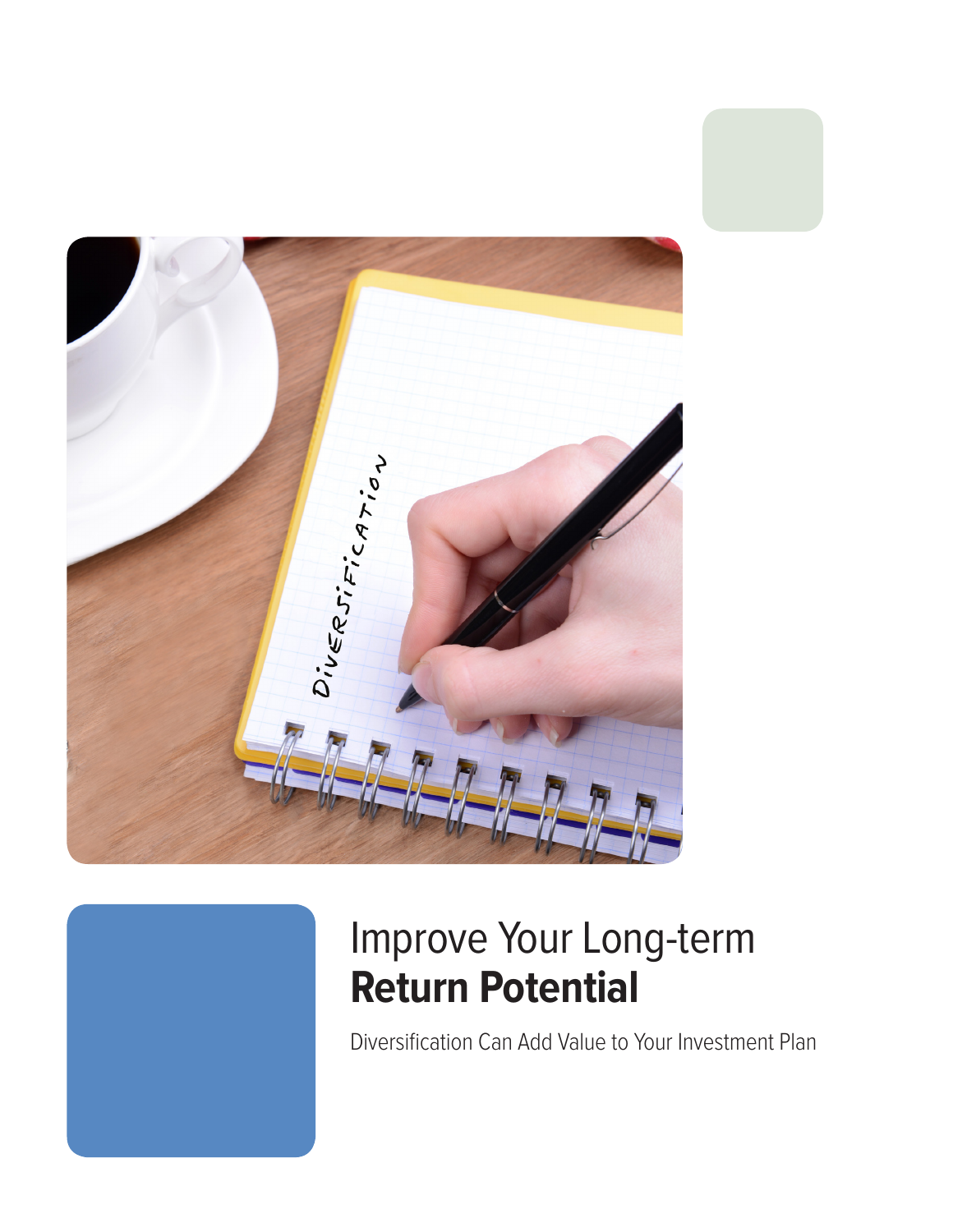Investors seeking to improve their long-term return potential may want to take a closer look at diversification. A diversified portfolio can help you make progress toward your investment goals without requiring more risk. Historically, diversification also has been shown to reduce risk over time. On the other hand, concentrated portfolios — even in conservative investments — can increase risk.

### Diversification in Brief

Most investors know about asset allocation—an investment technique through which different asset classes, such as stocks and bonds, are combined in a portfolio. Studies have shown that asset allocation can provide a degree of stability to a portfolio by minimizing how much its returns fluctuate.

When you add diversification to the mix, you spread your investments across different asset classes **to help reduce risk without changing your return expectations**. A diversification strategy blends "uncorrelated" asset classes—those that move up and down at different times—in a portfolio to help prevent significant losses while not limiting potential gain. With a diversified portfolio, you have the potential of a **better risk-adjusted return**, as can be seen during periods when major asset classes experienced negative absolute returns. Between 1973 and 2013, when bond prices fell, stocks and commodities went up in value. When stocks dropped, bonds and commodities appreciated. When commodities declined, stocks and bonds generally performed well.

#### Major Asset Class Categories & Drawdowns



Average Yearly Returns when a Given Asset Class is Negative

Yearly returns are in USD and begin in 1979. Stocks are represented by the MSCI World Index, bonds are represented by the Barclays US Treasury Index, and commodities are represented by the S&P GSCI Total Return Index.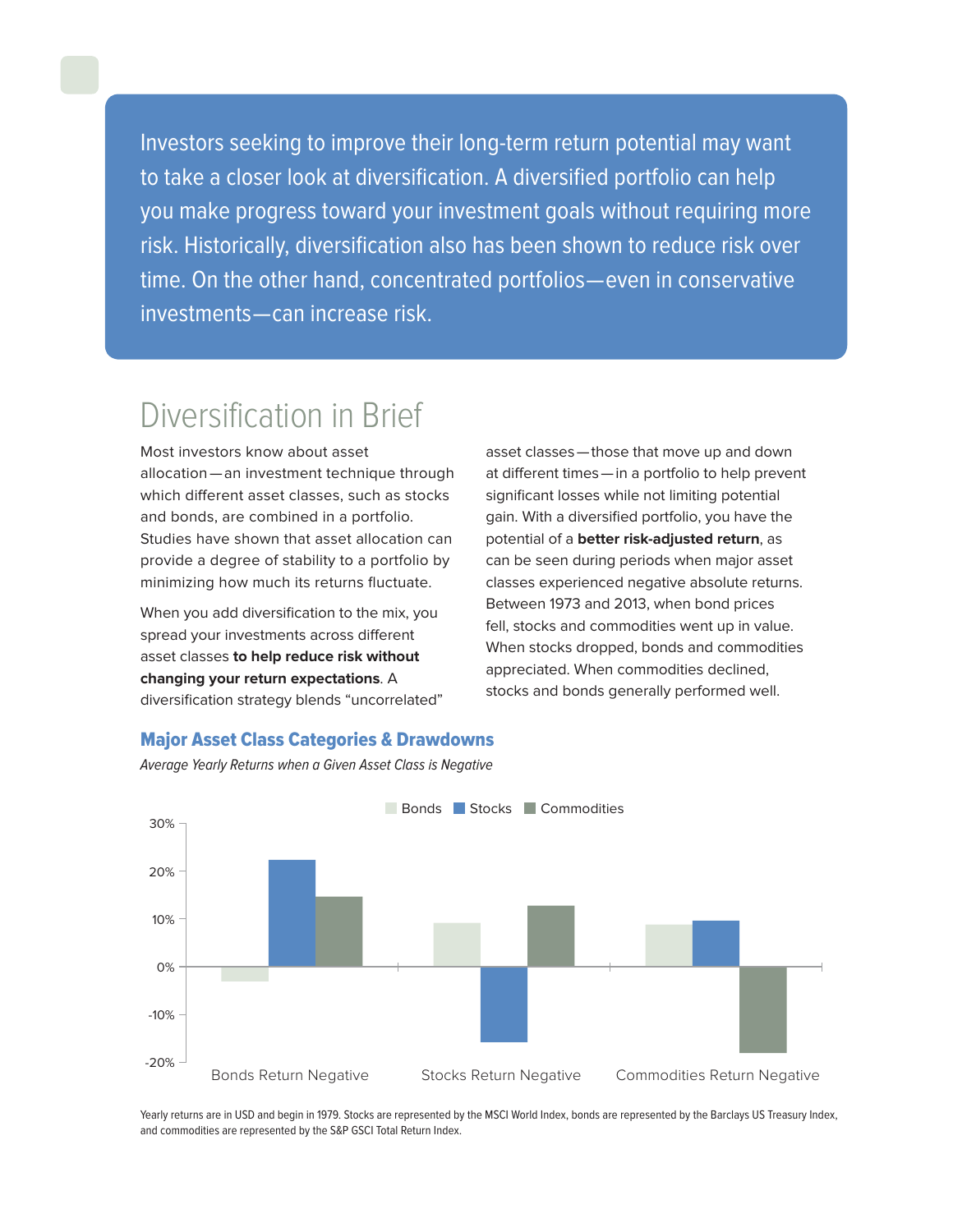Uncorrelated assets are essential to getting the full potential benefits of diversification. However, correlations have increased over the years. Stocks and bonds are more correlated than they once were. Emerging markets equities, high-yield bonds, and real estate investment trusts (REITs) often move together. This is why the investment industry continues to create new asset classes that are, in theory, less correlated. Examples include

mortgage-backed securities, asset-backed securities, managed futures, alternative investments, private equity, hedge funds, and exchange-traded funds. Some even newer examples include climate bonds, home rental asset-backed securities, and biofuels funds. All these securities may have investment potential in their own right and may enhance diversification.

### Minimizing Portfolio Volatility

Concentrated portfolios can and do outperform diversified portfolios at times, especially when there is concentrated leadership in one area of the market. For example, in 2013, U.S. large-cap equities dominated all other asset classes. During this time, a well-diversified client portfolio invested 5% to 10% in emerging markets equities or emerging markets debt, both of which trailed U.S. large-cap stocks, would have underperformed.

However, no one knows what the future holds. That's why it is important to be as broadly diversified as possible. When you are invested in multiple, uncorrelated asset classes, you can help minimize portfolio volatility, even as the investment environment changes. For example, during periods of rising economic growth and falling inflation, 60% equity/40% fixed-income portfolios have historically performed extremely well. During periods of rising economic growth and rising inflation, commodities tend to outperform. In periods of falling economic growth and rising inflation, inflation-linked bonds have historically generated strong returns while in a deflationary environment, interest-sensitive investments have provided excellent hedging potential.

## Diversification Works Over Time

A diversification plan may add value to your portfolio. When your portfolio is broadly diversified, stronger performing asset classes can potentially offset weaker performing asset classes, helping to minimize portfolio volatility. Furthermore, as economic and market conditions change, uncorrelated, temporarily out-of-favor investments may become your portfolio's top performers. Of course, diversification does not eliminate all risk. Just

as a rising tide lifts all boats, a falling tide may negatively affect securities across entire markets. In other words, diversification works over time, not all the time.

All this underscores the importance of taking a big-picture approach to your investment plan. A well-diversified portfolio should be based on short-term and long-term financial goals, tolerance for risk, and individual tax and income circumstances.

Your financial advisor can answer your questions about diversification and how it can add value to your investment plan. Contact your advisor today to find out if your portfolio is appropriately and adequately diversified.